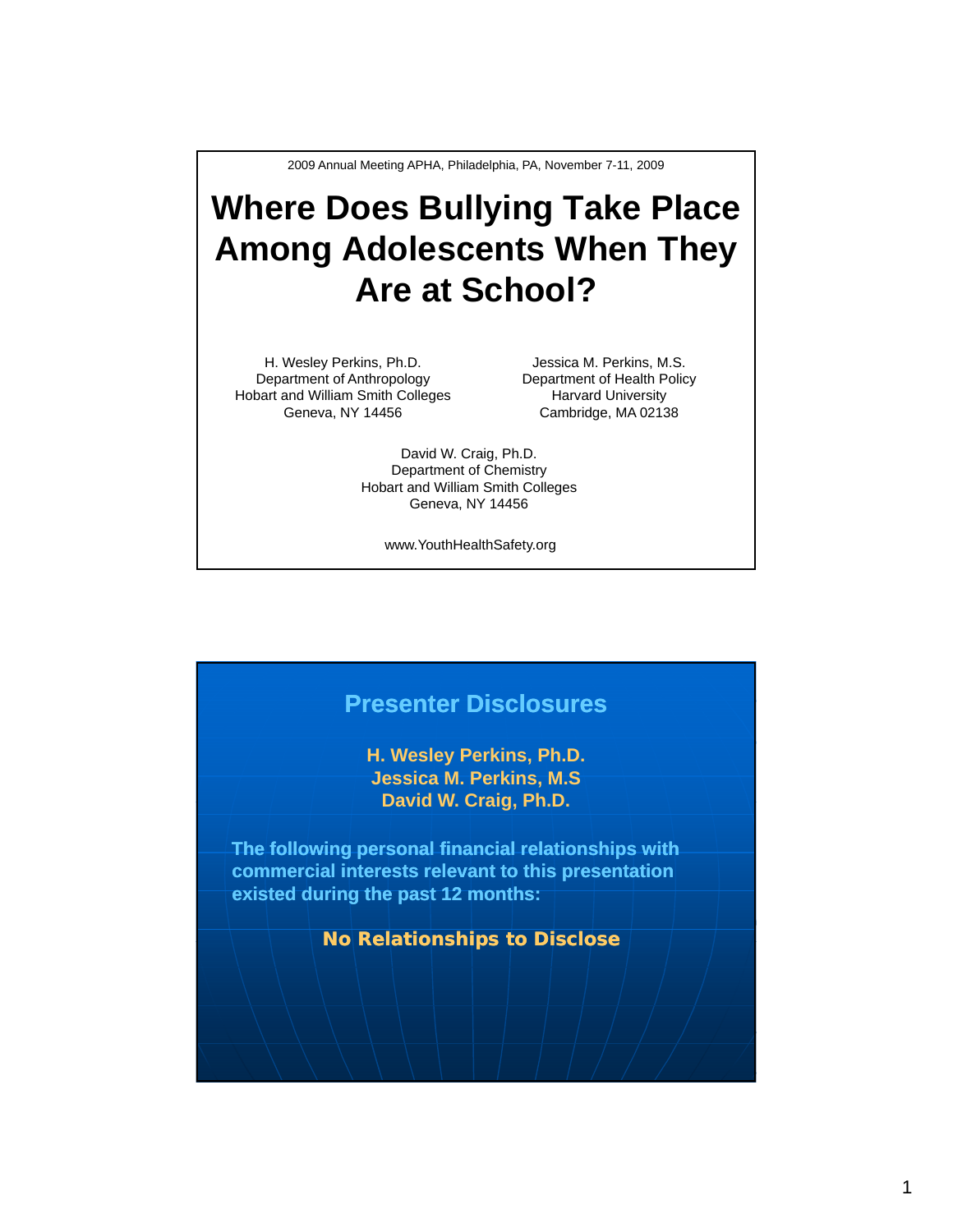## Abstract

Bullying is a significant public health concern for adolescents in the United States and in many other countries. Both engaging in bullying behavior and being a victim are associated with negative health outcomes. Not much is known, however, regarding where various types of bullying take place within the school context. Anonymous online surveys were conducted to assess the prevalence of being bullied and location of victimization in school contexts among youth in 20 middle schools (grades 5 to 9) from 2006 to 2008 in New Jersey and New York (n= 10,668). Students reported if they had experienced any of seven types of bullying-related behaviors (physical violence, being physically threatened, belongings taken or damaged, being forced to do something, being teased unkindly, called hurtful names, rumors spread) and all the places where each type of bullying was experienced (classroom, lunchroom, hallways, gym, playground, bus, or bathroom). Prevalence of specific types of victimization ranged from 4% to 38% depending on the location. Overall, prevalence of victimization was equally or more likely to occur in the classroom as compared to other locations and victimization in the classroom was the experience most likely to produce feelings of being unsafe at school.

ACKNOWLEGEMENT: The authors wish to thank the staff of the Center for Addiction Studies, Rowan University, for their work enlisting New Jersey schools and coordinating local school participation in this research. Funding for the development of this survey was provided in full through a grant by the New Jersey Department of Education with funds from the United States Department of Education under the Safe and Drug-Free Schools and Communities Act of the No Child Left Behind Act.

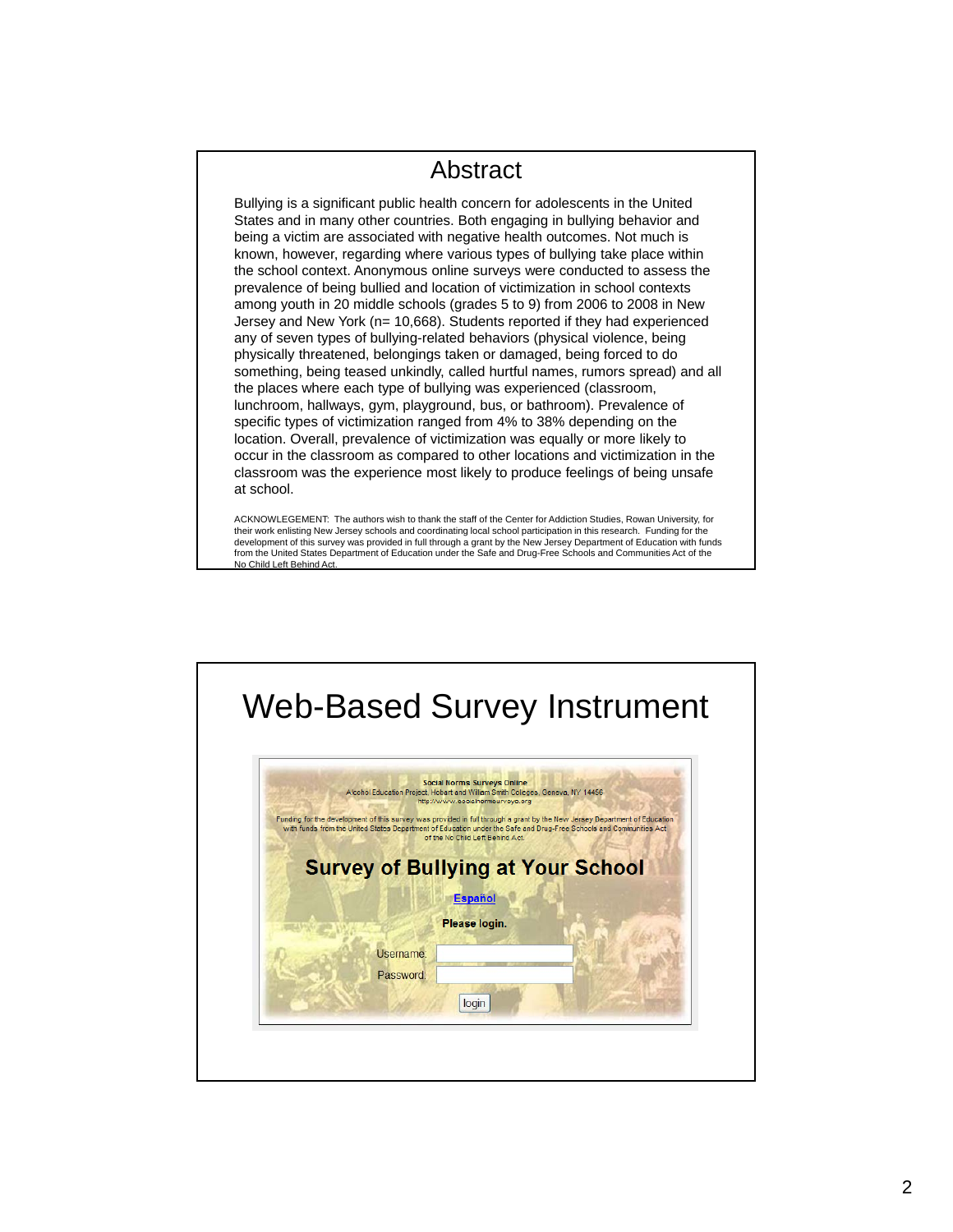| <b>School Characteristics</b>        |                                    |  |  |
|--------------------------------------|------------------------------------|--|--|
|                                      |                                    |  |  |
| <b>Number of Schools</b>             | 19 NJ + 1 NYC area                 |  |  |
|                                      | 9 conducted surveys multiple times |  |  |
|                                      | 35 school cohorts surveyed         |  |  |
| Percent on free lunch - mean (range) | $23\%$ (1% – 81%)                  |  |  |
| Percent White - mean (range)         | 59% (1% – 96%)                     |  |  |
| Percent Hispanic - mean (range)      | 16% (1% - 75%)                     |  |  |
| Percent Black - mean (range)         | $20\% (0\% - 47\%)$                |  |  |
| Percent Asian - mean (range)         | 7% (0% – 41%)                      |  |  |
| Student/Teacher ratio - mean (range) | $12(8-18)$                         |  |  |

| <b>School Characteristics</b>         |                                    |                                                         |  |  |
|---------------------------------------|------------------------------------|---------------------------------------------------------|--|--|
| <b>Middle School</b><br><b>Grades</b> | <b>Number of</b><br><b>Schools</b> | <b>Middle School</b><br>Population<br><b>Size Range</b> |  |  |
| $5-6$                                 | 1                                  | 680                                                     |  |  |
| $5 - 8$                               | 1                                  | 427                                                     |  |  |
| $6-8$                                 | 13                                 | $14 - 1221$                                             |  |  |
| $7 - 8$                               | 4                                  | $121 - 764$                                             |  |  |
| $7-9$                                 | $\mathbf{1}$                       | 947                                                     |  |  |
|                                       |                                    |                                                         |  |  |
|                                       |                                    |                                                         |  |  |
|                                       |                                    |                                                         |  |  |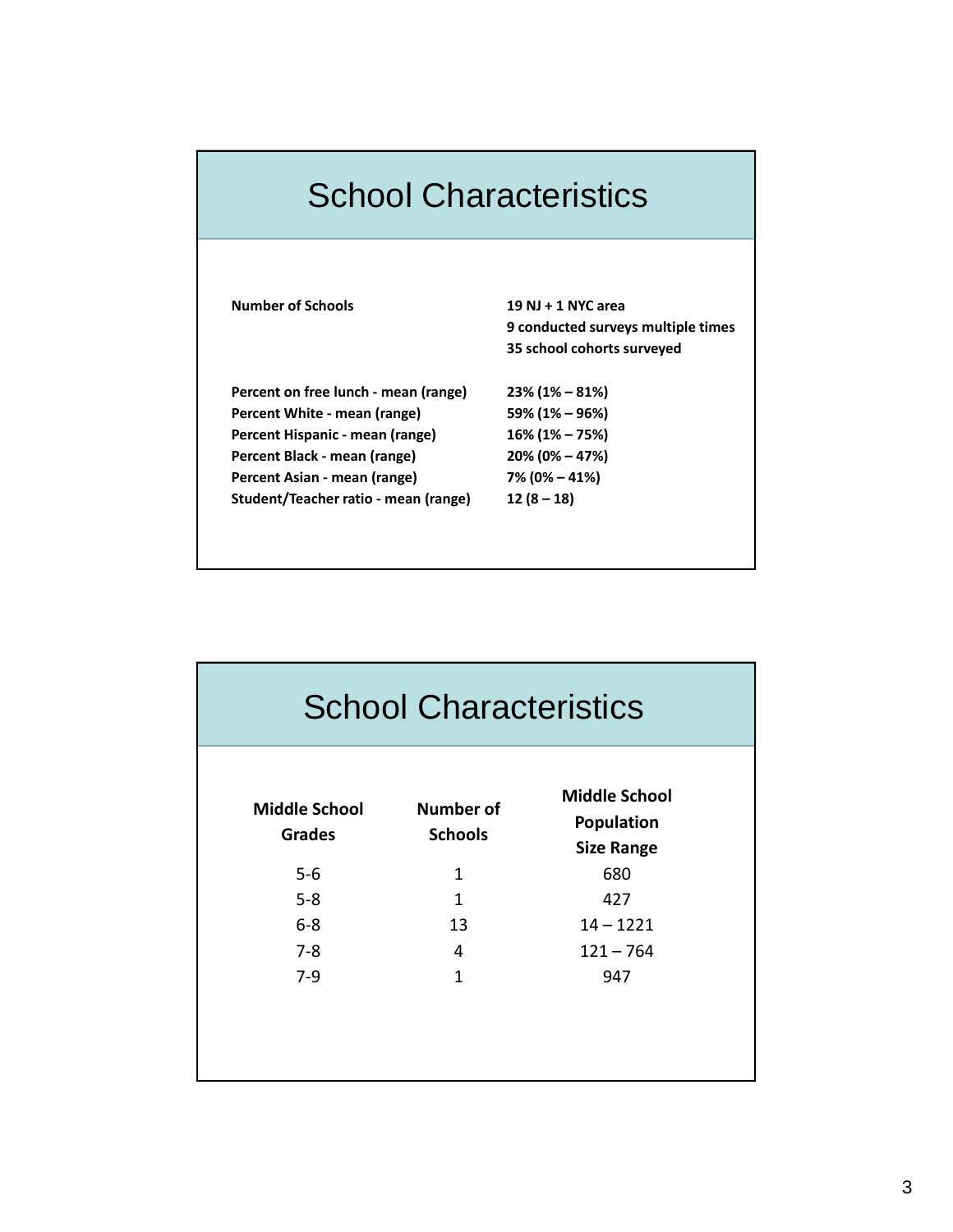| <b>School Sample Demographics</b>   |                 |  |  |  |
|-------------------------------------|-----------------|--|--|--|
| <b>Number of Respondents</b>        | 10,668          |  |  |  |
| Sample Sizes - mean (range)         | $305(10 - 799)$ |  |  |  |
| Cohort Response Rate - mean (range) | 54% (11% - 91%) |  |  |  |
| Males / Females - %                 | 48% / 52%       |  |  |  |
| <b>Grade Levels</b>                 |                 |  |  |  |
| 5-6                                 | 36%             |  |  |  |
| 7                                   | 32%             |  |  |  |
| $8-9$                               | 32%             |  |  |  |
| Age – mean (range)                  | $12.6(9 - 16)$  |  |  |  |
| Geographic Area                     |                 |  |  |  |
| Suburban                            | 52%             |  |  |  |
| Urban/suburban                      | 38%             |  |  |  |
| Rural                               | 10%             |  |  |  |
| Race                                |                 |  |  |  |
| American Indian/Alaskan Native      | 2%              |  |  |  |
| Asian                               | 12%             |  |  |  |
| <b>Black/African American</b>       | 6%              |  |  |  |
| Hispanic/Latino                     | 8%              |  |  |  |
| <b>White/Caucasian</b>              | 61%             |  |  |  |
| Other                               | 11%             |  |  |  |

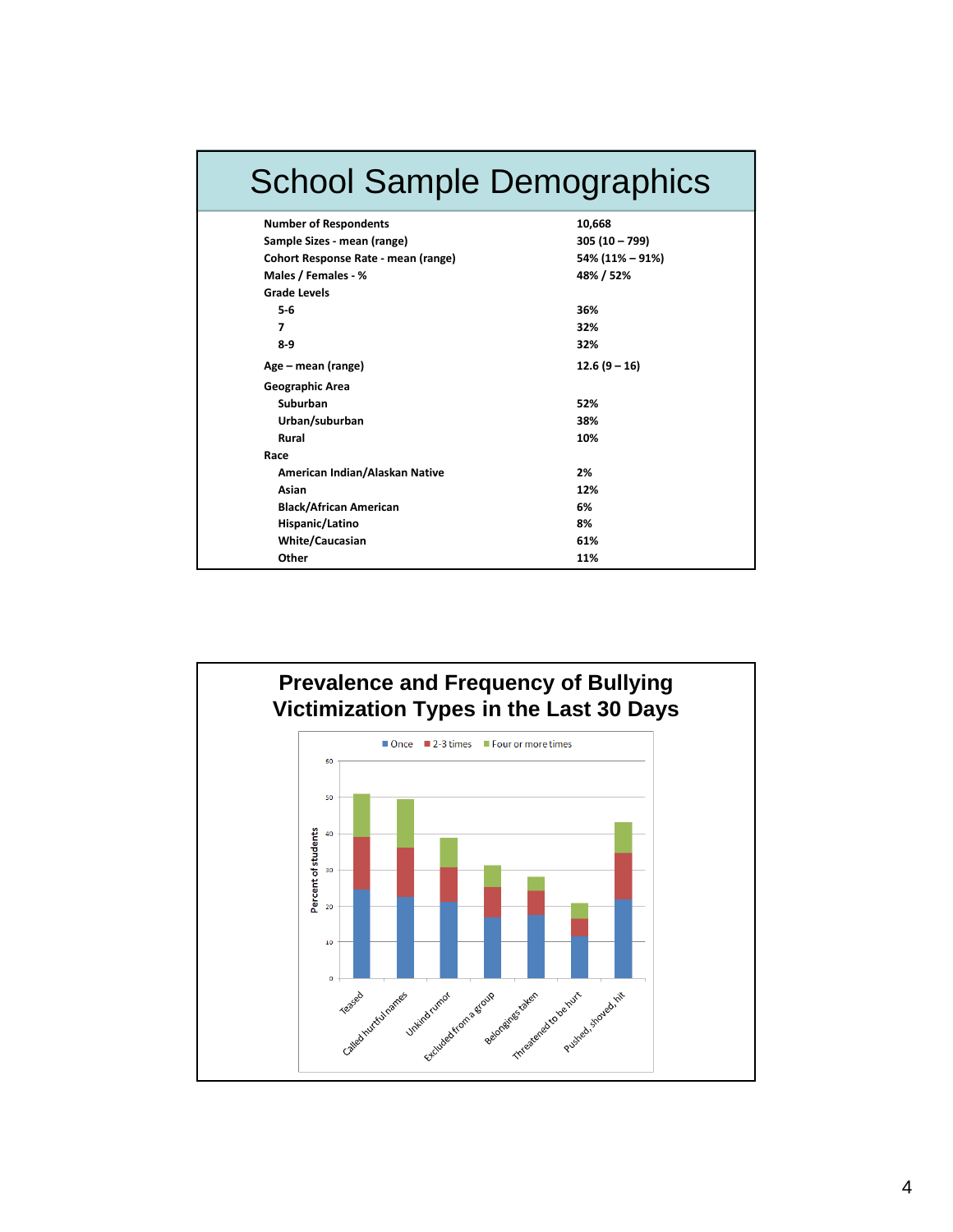

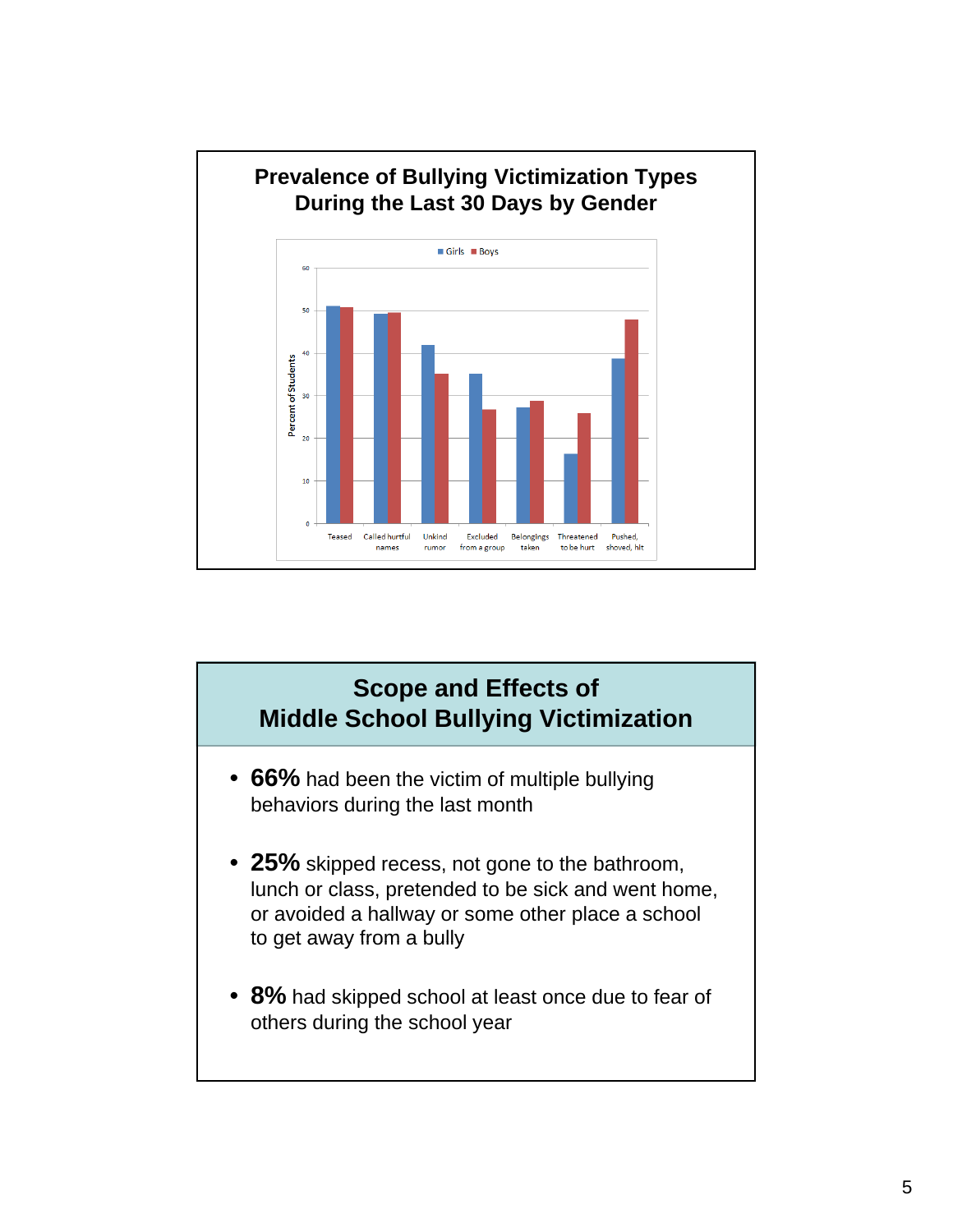

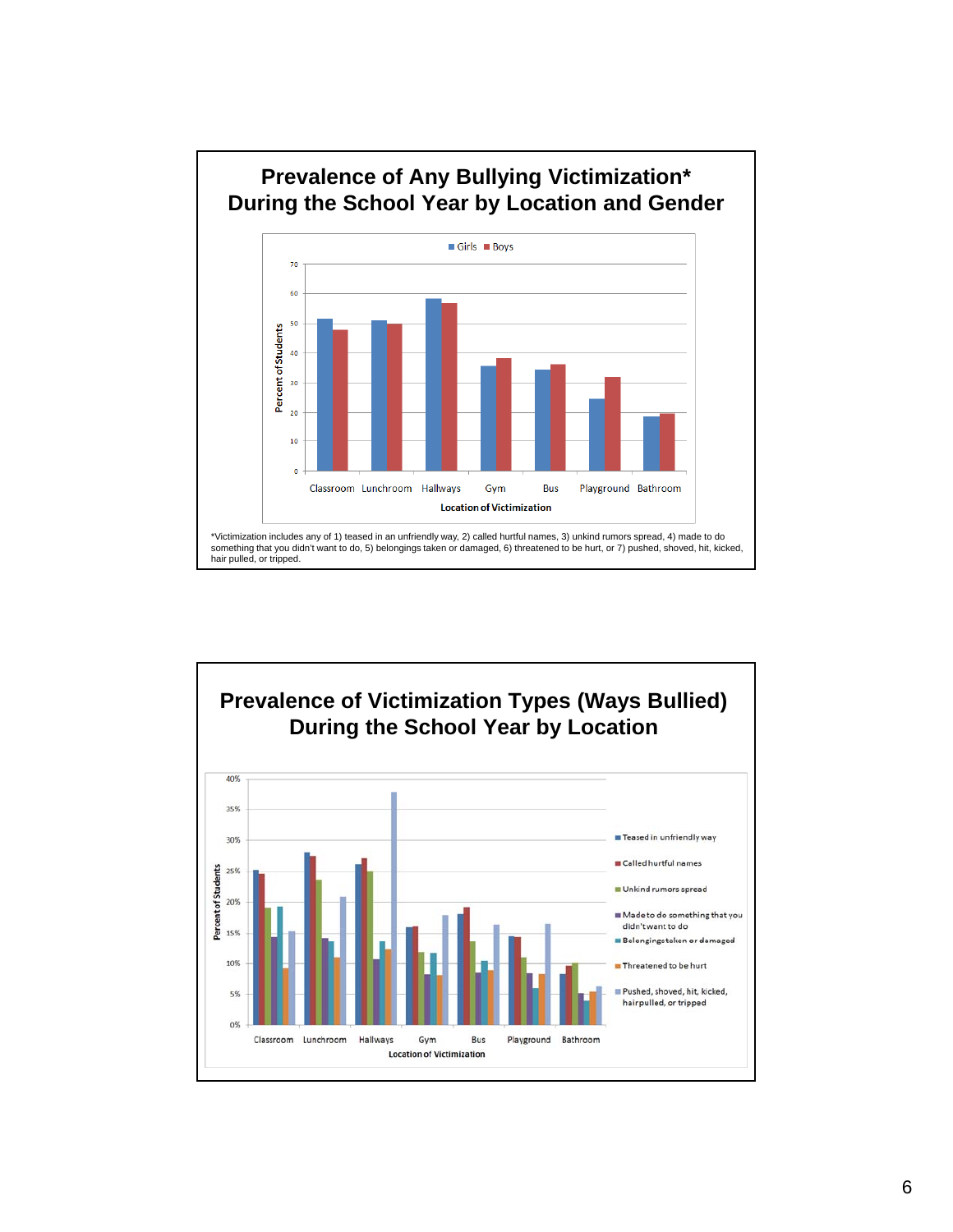